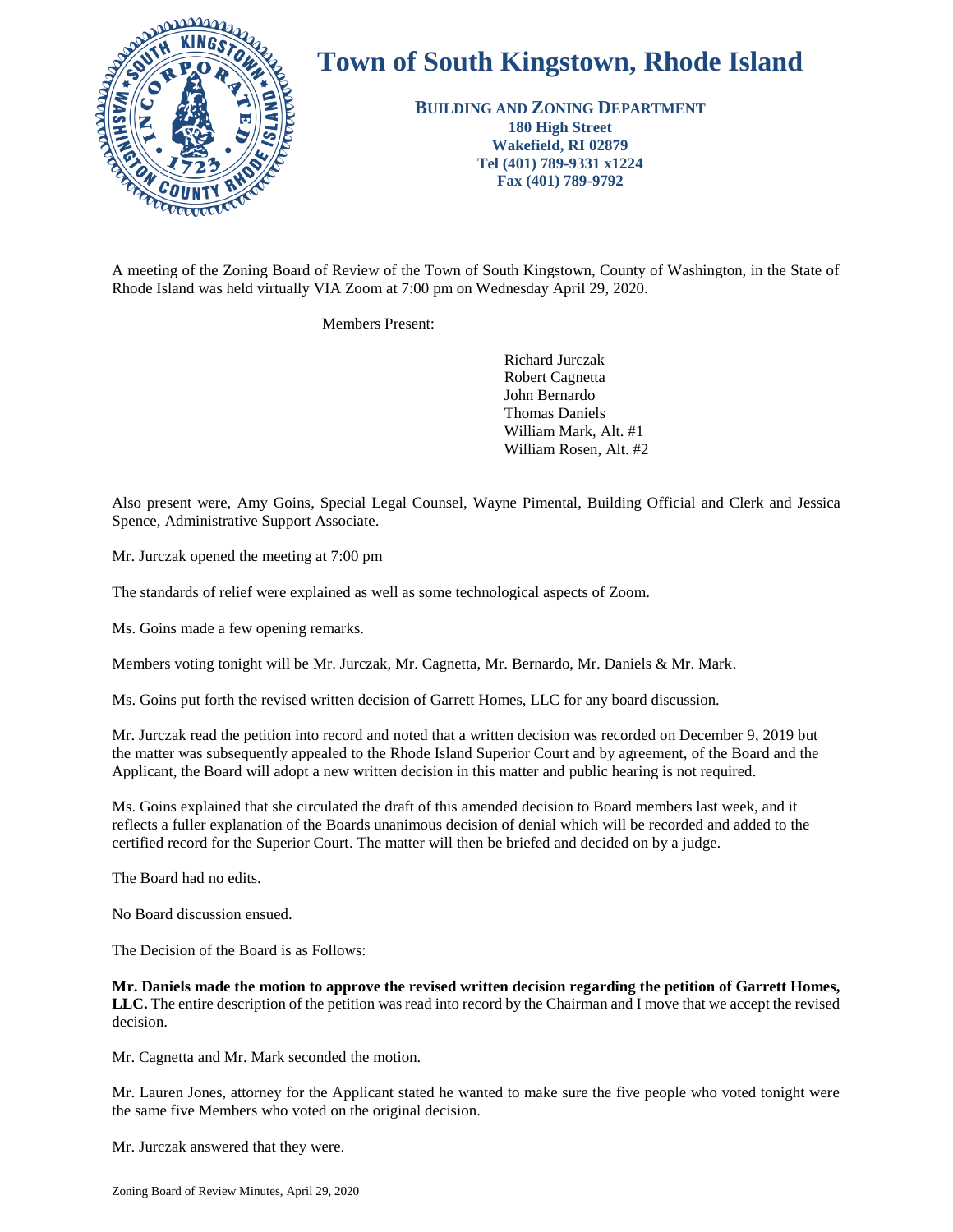Whereupon a Roll-Call Vote was Taken: Daniels-Aye, Mark-Aye, Cagnetta-Aye, Bernardo-Aye, Jurczak-Aye Revised Decision of Denial Approved Unanimously, Vote 5-0 in favor

Mr. Jurczak called the first petition.

 **Petition of Matunuck Beach Properties,** 62 Birchwood Drive, Narragansett, RI 02882 for a **Special Use Permit** under the Zoning Ordinance as follows: The applicant is seeking to install a temporary bathroom facility which will consist of an 8' X 34' portable trailer. This will replace the existing bathrooms which were located with the store, both of which are to be removed. Lot size is 50.2 acres. **A Special Use Permit is required per Zoning Ordinance Section 203 (Special Use Permit for Addition, Enlargement, Expansion or Intensification) and Section 907 (Standards of Relief).** Owner of the property is Matunuck Beach Properties for premises located at 240 Cards Pond Road, Assessor's Map 92-1, Lot 9 and zoned R 200.

Robert Thoresen was sworn in and testified that they would like to put a portable public toilet trailer where the former store front used to be so their residents would have access to toilets while on the beach. He explained the trailer would be located to the west of where the former store used to be, which contained bathrooms. The trailer would only be there during the beach season and would be able to be hitched up to a trailer and disconnected from the existing septic system in the event of storms. Mr. Thoresen also indicated that they would need to get CRMC approval.

Board questions ensued in regards to moving the trailer, public access and additional permitting for septic hookup.

There was no one in the Audience who wished to speak.

There was no further Board discussion

The Decision of the Board is as Follows:

**Mr. Bernardo made a motion to approve the petition of Matunuck Beach Properties**, 62 Birchwood Drive, Narragansett for special use permit under our Zoning Ordinance. The applicant is seeking to install a temporary bathroom facility which will consist of an 8x34 portable trailer. This will replace the existing bathrooms which were located within the store, both of which are to be removed. This is a special use permit required under our Zoning Ordinance section 203 and 907 standards. The owner of the property is Matunuck Beach Properties, Robert Thoresen appeared tonight and told us what was going on, essentially, they're going to demolish the existing bathroom and it looks like they're going to be moving it to the west of the existing bathroom. It's going to be a portable bathroom that they can move away during a storm or outside of the beach season. He indicated the trailers going to be there for five months of the beach season and they will be plumbed into the existing septic there by gravity. They will be demolishing the old bathroom, as well as the store that was there. A special use permit is required because there are multiple homes on one lot in the form of trailers here at the Matunuck Beach Property. Special uses are specifically authorized by the Ordinance and the use meets all of the criteria set forth in this subsection and the granting of a special use would not alter the general character of the surrounding area or impede the intensive purpose of the Ordinance or the Comprehensive Plan. I don't have to consider ingress and egress, that won't be an issue. Off-street parking is certainly not an issue or any the other matters that we need to worry about. We've dealt with many matters with the good people over at Matunuck Beach Properties and this seems like a sensible thing to do, given the issues that they're having with erosion and keeping buildings away from the break front where the property and the beach is very sensitive. So with that, I move that we grant the petition and tie it into any drawings that they may have submitted. I'm confident that CRMC is going to take a good look at this and use their good judgment and pass this as well.

Mr. Daniels seconded the motion.

There was no further Board discussion.

Whereupon a Roll-Call Vote was Taken: Bernardo-Aye, Daniels-Aye, Cagnetta-Aye, Mark-Aye, Jurczak-Aye Motion Granted Unanimously, Vote 5-0 in favor, petition passed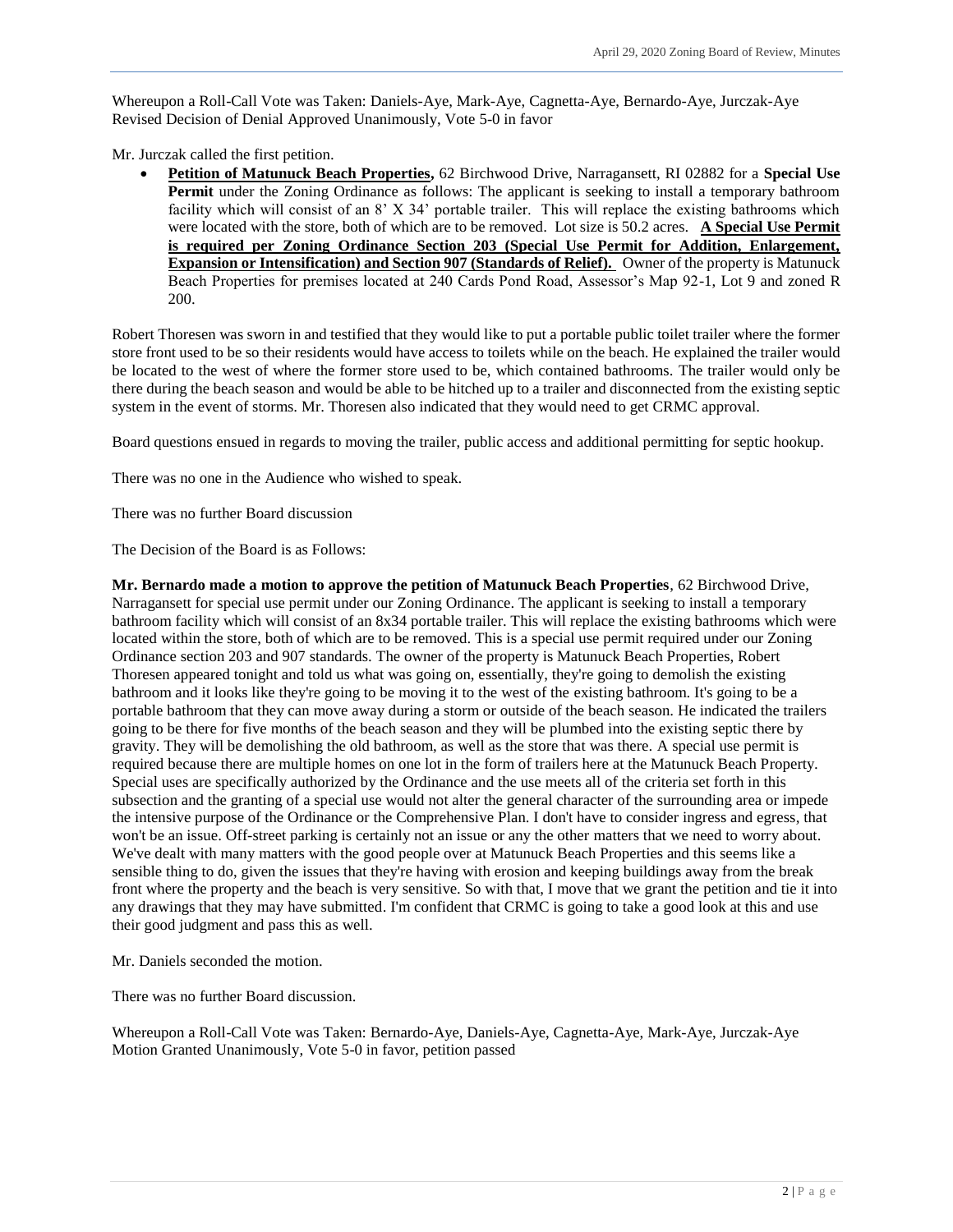Mr. Jurczak called the second petition.

Petition of Malachi & Bonnie O'Connor, 17 Border Avenue, South Kingstown, RI 02879 for a **Dimensional Variance** under the Zoning Ordinance as follows: The applicant is proposing to construct a 16' X 32' detached accessory structure. The lot is a non-conforming lot of record and reduced setbacks are allowed. The proposed shed will be located 10' from the left side property line. The required side yard setback is 15'. Relief of 5' is requested. The accessory structure will be located 34' from the front property line. The required front yard setback is 40'. Relief of 6' is requested. The structure is also located within the front yard setback, which requires relief per Section 503.1. Lot size is .60 acres. **A Dimensional Variance is required per Zoning Ordinance Section 207 (Nonconforming Lots of Record-Building Setback Requirements), Section 503.1 (Accessory Structures) and Section 907 (Standards of Relief).** The owners are Malachi & Bonnie O'Connor for premises located at 17Border Avenue, South Kingstown, RI, Assessor's Map 90-3, Lot 56 and is zoned R-30.

Malachi O'Connor was sworn in and testified that he and his wife made 17 Border Avenue their permanent residence as of last month and that they are planning on building a garage with workshop. The extra space is needed due to no full basement in the home, it's a crawl space which is damp and not useful for storage and they would also like a garage to house their cars, as well as bikes, lawn equipment, etc…. He stated that he is retired and is looking for a workshop to do small household projects, not to be used for any commercial venture. Mr. O'Connor then referenced the submitted drawings and explained the lot was legally non-conforming at time of purchase and due to the new septic system and drainage fields, as well as existing mature maples and other landscaping the proposed area would best suit the new structure. He then explained the proposed distances from his neighbors home.

Board questions ensued in regards to heating, location, placement and vehicle accessibility of the proposed garage.

Mr. O'Connor stated that he would like to tuck it back a little to be less visible but conceded that he could make the adjustment if the side variance was not granted.

Mr. Jurczak read into record a letter from the abutter, Joanne Langham.

Mr. Jurczak asked if anyone in the Audience would like to speak.

Joanne Langham was sworn in. Ms. Langham testified that she is the side yard abutter and she is not opposed to the building, she just does not want it built within the setbacks and is concerned about lighting and the possible use of a wood burning stove and the smoke it may cause. She also stated that her house is 17 feet from the property line, not 23 feet as indicated. She had no further testimony.

The Board had no questions.

David Calabrese was sworn in. Mr. Calabrese testified that he lives across the street and has no issues with the structure or the proposed location or of the front line set back relief being sought. He also stated the O'Connor's maintain their property very well and have always been cooperative about outside lighting, in fact they use green lights which cut down on light pollution.

The Board had no questions.

Henry Morse testified that he lives around the corner and spoke about the character and integrity of the O'Connor's. He stated that since they moved here five years ago they have been really active, participating community members, who highly respect all of their neighbors. He testified that their existing home and landscaping is very tastefully done. Mr. Morse also spoke in regards to the request for a side yard variance, he stated that he believed it was located that way to ensure safe entrance from the street for their vehicles as well as being aesthetically integrated onto the property respecting everyone's interests. Finally Mr. Morse testified that from his personal experience it is difficult to make a 90 degree turn into a garage and that the perhaps that turn radius is being under estimated in regards to the placement of the garage without variance relief.

The Board had no questions and there was no one else who wished to testify.

Board discussion ensued primarily in regards to the side line setback.

Mr. O'Connor stated that he does take Joanne Langham's objection seriously and that he tried to speak with her prior to the hearing.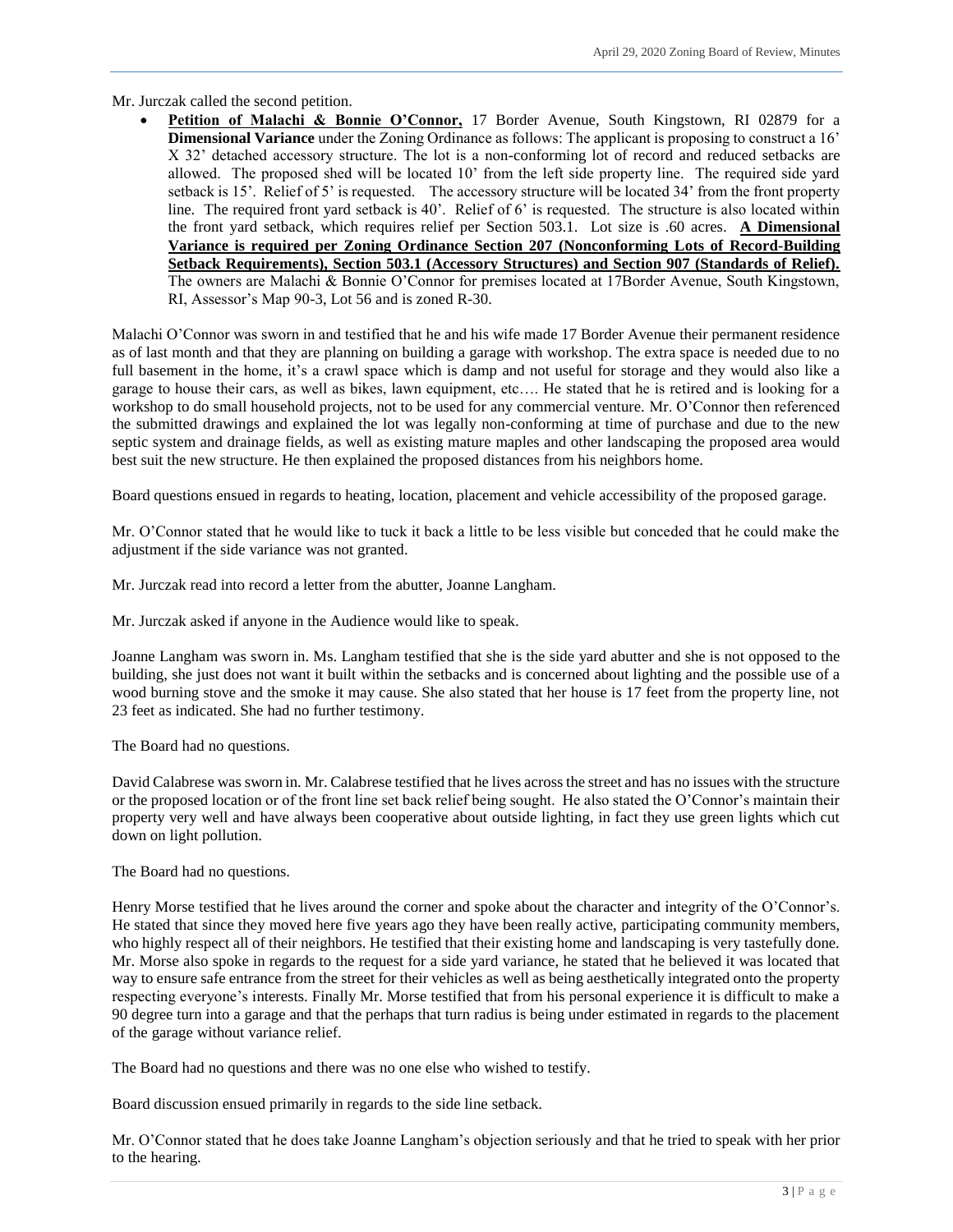The Decision of the Board is as Follows:

**John Bernardo, Member: I'll make a motion that we approve the petition of Malachai and Bonnie O'Connor,** 17 Border Avenue, South Kingstown, Rhode Island for a dimensional variance under our Ordinance. The Applicant is proposing to construct a 16x32 square foot detached accessory structure. The lot is non-conforming and reduced setbacks are allowed. The proposed shed will be located 10 feet from the left side property line, the required side yard setback is 15 feet, and relief of 5 feet is requested. The accessory structure will be located 34 feet from the front property line, their required front yard setback is 40 feet therefore 6 feet relief requested. . The structure is also located within the front yard setback, which requires relief per Section 503.1. Lot size is .60 acres. A Dimensional Variance is required per Zoning Ordinance Section 207 (Nonconforming Lots of Record-Building Setback Requirements), Section 503.1 (Accessory Structures) and Section 907 (Standards of Relief). The owners are Malachi & Bonnie O'Connor for premises located at 17 Border Avenue, South Kingstown. The Petitioner, Malachai O'Connor testified that he has no garage. He has no basement and he's looking to construct an accessory structure that will serve both as a garage, as well as a workshop, he indicated that he is a woodworker, not by trade, because he and his wife are both retired. So he will use the shed to go in and do some busy work for projects around the house, to store bikes and other equipment and other things that he couldn't store in a basement or a garage. He indicated he would like to fit at least one car and there maybe two, if possible. The Applicant, Mr. O'Connor, indicated, the way I understood it, it was actually okay with positioning the shed within the side yard setback, which would be 15 feet from the property line. So I'm going to take the position that we don't have to discuss whether hardship is needed because he seemed to be okay with that. As far as the front set back he's looking for six feet of relief and I would find that this accessory structure is constrained by an existing driveway, which he wants to certainly use to drive his vehicle into, as well as an OWTS system to the north, some trees to the south and perhaps some rhododendrons to the west, so it makes sense where it is. The side seems to work to support both the garage and workshop. We did hear from a number of neighbors, some of them characterized themselves as objectors, others were character witnesses for Mr. O'Connor and his wife and spoke very highly of them. In fact a couple of them indicated that they were confident that Mr. O'Connor would make the right neighborly decisions in the use of this workshop which means to me that he will be cognizant of any noise or perhaps excessive smoke or other nuisance issues as they would affect his neighbor, so I take that into consideration when I'm making this motion to approve. This is a variance, the hardship from which the Applicant seek relief is due to the unique characteristics of land and structure and not to general characteristics of the surrounding area. The hardship is not the result of any prior action of the Applicant and does not result primarily from the desire of the Applicant to realize greater financial gain. The granting of this variance will not alter the general character of the surrounding area or impair the intent or purpose of the Comprehensive Plan there are plenty of the houses in the area with shed and or garages. This would appear to be least relief necessary. And the way I'm reading it, it appears that the Applicant has already yielded one of his requests for relief anyway. And add to this dimensional variance the Applicant has proved that the hardship to be suffered by him absent granted to this relief would amount to more than a mere inconvenience. So I would move granting this petition subject to the drawings and renderings in the application.

Richard Jurczak, Chairman: Okay. Just, just to make it perfectly clear then your motion does not include the relief from the side yard.

John Bernardo, Member: No, because I'm taking the position that the Mr. O'Connor has yielded that request by indicating during his testimony that he had no problem putting it at the 15 feet so, I'm not sure if I'm doing the right thing but that's how I understood.

Richard Jurczak, Chairman: Amy, can you just give us some guidance on that.

Amy Goins, Special Legal Counsel: Yes that's fine.

Richard Jurczak, Chairman: Okay. Motion by Mr. Bernardo with someone like the second

Robert Cagnetta, Vice-Chair: Second

Richard Jurczak, Chairman: Okay, second by was that Mr. Cagnetta.

Richard Jurczak, Chairman: All right, this is there any discussion. All right, let's have a roll call.

Whereupon a Roll-Call Vote was Taken: Bernardo-Aye, Mark-Aye, Cagnetta-Aye, Daniels-Aye, Jurczak-Aye Motion Granted, Vote 4-1 in favor, petition passed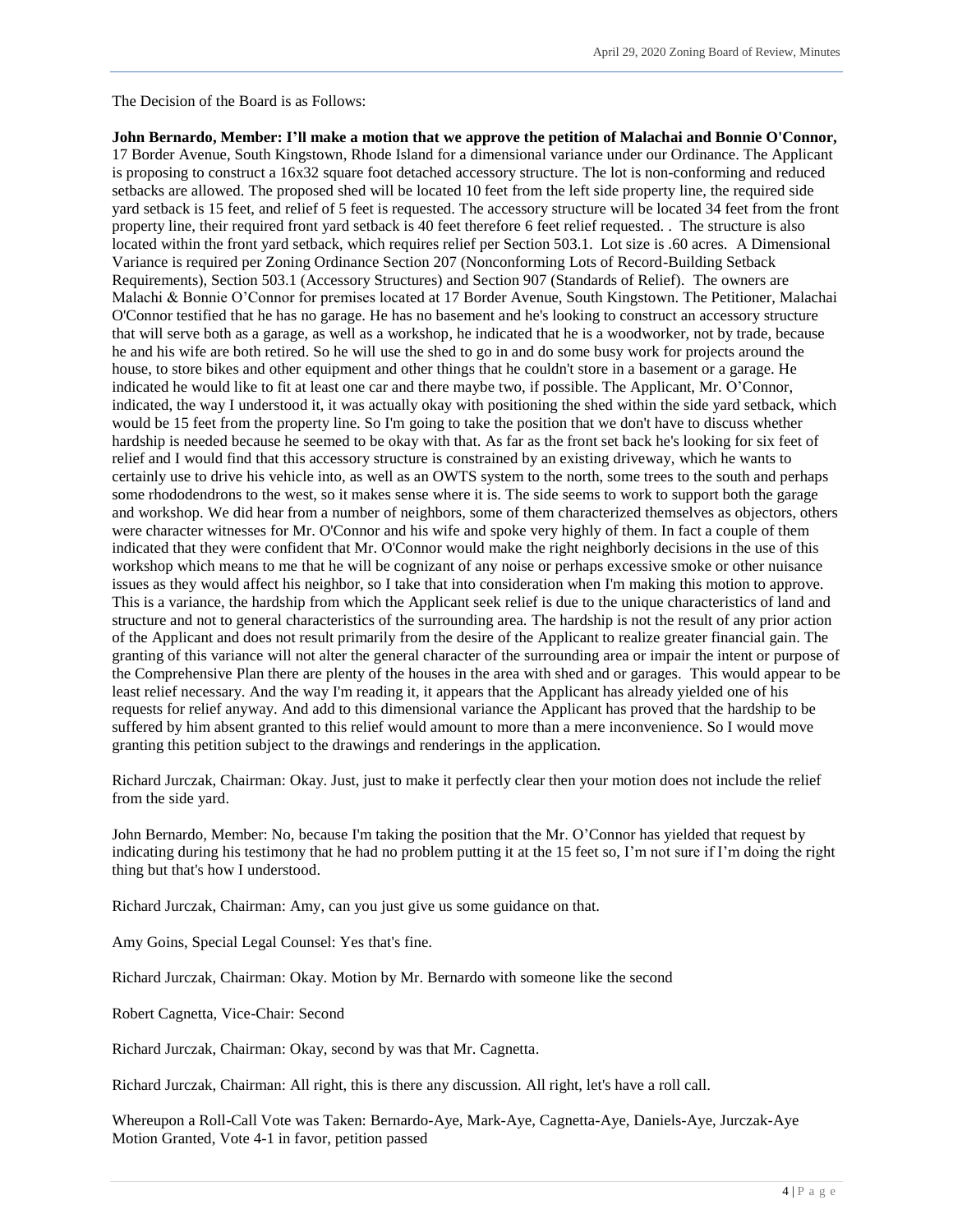Mr. Jurczak called the third petition.

 **Petition of Raymond Dionne,** 74 Thomas Leighton Blvd., Cumberland, RI 02864 for a **Dimensional Variance** under the Zoning Ordinance as follows: The applicant is seeking is seeking to construct additions onto the existing single family dwelling. The lot is a legally non-conforming, which allows for reduced setbacks. The side yard setback on the right side is 11'. The addition along the right side will be 8' from the property line. Relief of 3' is required. The rear yard setback is 30'. The addition in the rear of the dwelling will be 27' from the rear property line. Relief of 3' is required. Lot size is .15 acres**. A Dimensional Variance is required per Zoning Ordinance Section 401 (Schedule of Dimensional Regulations Table) and Section 907 (Standards of Relief).** Owner of the property is Raymond Dionne for premises located at 33 Washington Street, Assessor's Map 86-3, Lot 115 and zoned R 20.

Raymond Dionne was sworn in and testified that they are looking for dimensional relief because after 10 years in the area, they are looking to make this their full time home. Mr. Dionne explained that due to some medical conditions there is a need for one-level living and they spent a lot of time with their architect trying to maximize space and allow for a comfortable home while not having an impact on the neighborhood. Mr. Dionne indicated that they will be installing a new upgraded septic system which will also limit where the new addition can be placed. Mr. Dionne then referenced a site plan and the OWTS design. Mr. Dionne indicated that the new addition portion will have a full basement to create on-site storage, as the existing house does not have any, but this will require a bulkhead which requires certain dimensional requirements for access. He also addressed that the existing propane tanks and that the new addition has been designed for them to be re-located between the proposed bulkhead and the proposed addition. He summarized that it's a small lot and he has spent a lot of time planning and trying to not impact the neighbors.

Board questions ensued in regards to distance from neighbors and relief needed.

Mr. Jurczak then read into record a letter from Stephen & Diana Macomber, 25 Washington Street, objecting to the proposed addition.

Ms. Goins clarified for the objectors that the "no reasonable alternative" language has been superseded by an amendment to the Zoning Enabling Act, so that language is in fact, not relevant.

There was no one else in the Audience who wished to speak.

Board discussion ensued.

The Decision of the Board is as Follows:

The above-captioned matter came before the Town of South Kingstown Zoning Board of Review (the "Board") at a duly-noticed public hearing held on April 29, 2020. The Board heard testimony from the Applicant, who explained that the planned addition was planned to increase additional living space. The Board noted for the record that an objection letter dated March 27, 2020, was received from Stephen J. Macomber and Diana Macomber. No objectors attended the meeting to comment on the application.

Pursuant to Sec. 907(A)(1), the Board hereby finds as follows:

- a. That the hardship from which the applicant seeks relief is due to the unique characteristics of the subject land or structure and not to the general characteristics of the surrounding area; and not due to a physical or economic disability of the applicant, except where necessary to provide reasonable accommodation to applicants with physical disabilities addressed in the Rhode Island Fair Housing Practices Act, the United States Fair Housing Amendments Act of 1988 (FHAA), the Rhode Island Civil Rights of Individuals with Handicaps Act, and the Americans with Disabilities Act of 1990 (ADA);
	- $\circ$  The lot is legally non-conforming, as it is undersized. The lot is approximately 6,500 sf, where the minimum lot size is 20,000 square feet for a single-family dwelling. Additionally, the existing single-story dwelling is a 2-bedroom dwelling with 768 square feet of living space. The hardship thus results from the existing size of the land and the existing size of the structure, which are both small in comparison to other lots and structures in the surrounding area.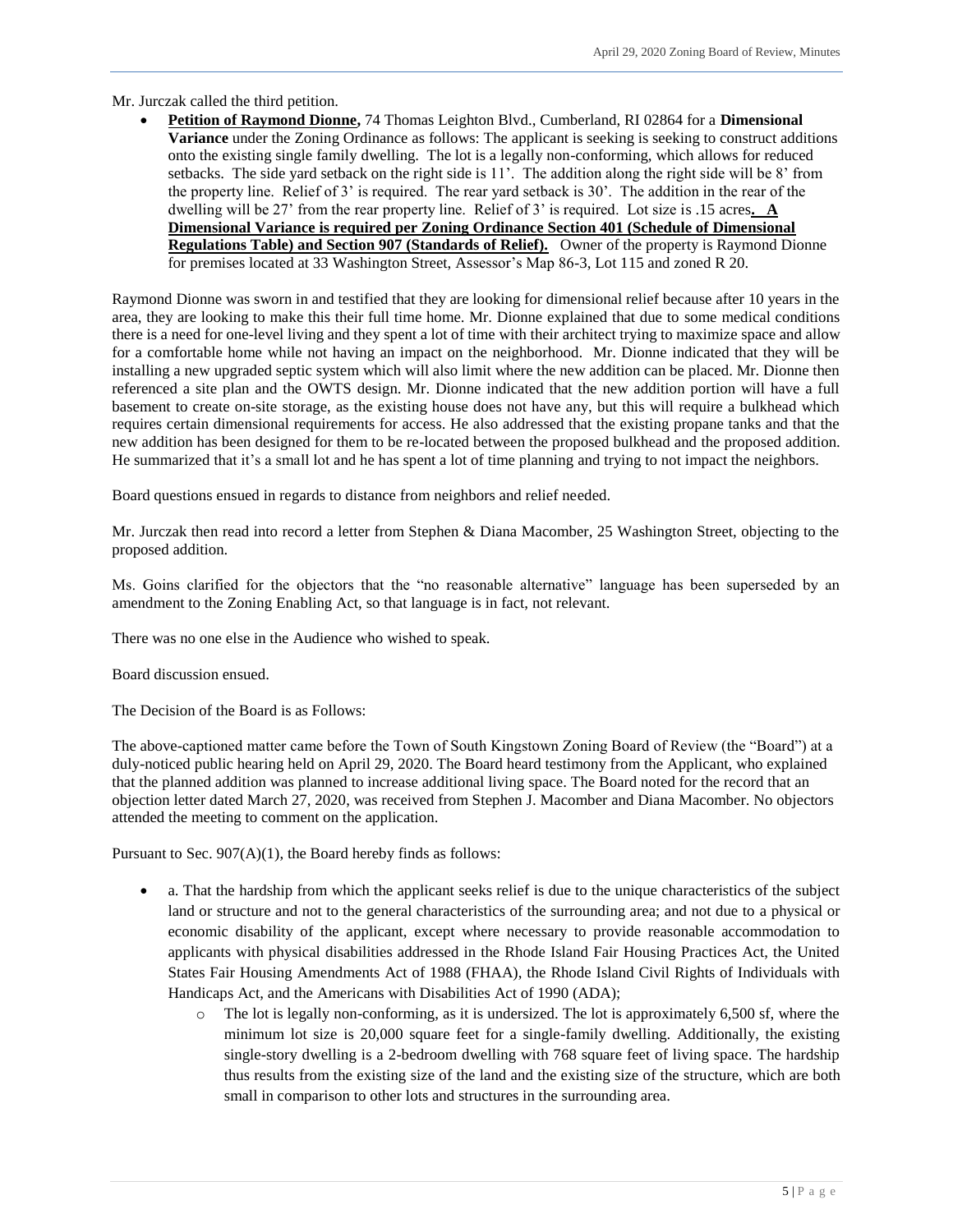- b. That said hardship is not the result of any prior action of the applicant and does not result primarily from the desire of the applicant to realize greater financial gain;
	- o The hardship of the undersized lot was not caused by the applicant, who purchased the property in 2010. The planned addition will allow the applicant to make greater use of the dwelling. The existing dwelling is a one-story, two-bedroom dwelling with 768 square feet of living space. The planned addition will add 564 square feet of living space, for a total of 1,332 square feet.
- c. That the granting of the requested variance will not alter the general character of the surrounding area or impair the intent or purpose of this Zoning Ordinance or the Comprehensive Plan of the Town;
	- o The proposed addition will not alter the general character of the surrounding area and will not conflict with the intent or purpose of the Zoning Ordinance. The dwelling with the proposed addition will be in character with the surrounding area. It will be of a modest size and remain a one-story dwelling.
- d. That the relief to be granted is the least relief necessary;
	- o The relief of 3 feet on the side and 3 feet on the rear is the minimum relief necessary to enable the proposed construction. The variance for the rear setback will allow stairs for a deck and a bump-out for a fireplace. The side yard variance will allow a bulkhead for access to a new basement storage area. This relief will alleviate the hardship and allow the applicant to construct a reasonably-sized addition.
- e. In granting a dimensional variance, that the hardship that will be suffered by the owner of the subject property if the dimensional variance is not granted shall amount to more than a mere inconvenience. The fact that a use may be more profitable, or that a structure may be more valuable after the relief is granted, shall not be grounds for relief.
	- o The applicant intends to make the home his year-round retirement residence. This addition will make the dwelling more comfortable for him and his family. Denying the variance would mean that the applicant could not construct the proposed addition, which would amount to more than a mere inconvenience because there is no other way to add additional living space to the home while still keeping it a one-story dwelling, which is the applicant's preference due to his medical conditions.

## Record of Vote

Motion to approve the petition granting the dimensional variance made by Mr. Cagnetta, seconded by Mr. Mark. Members voting in favor: Cagnetta, Mark, Bernardo, Daniels, Jurczak Members voting against: None

The motion carried **5-0** and the decision was approved, granting the application.

Mr. Jurczak called the fourth petition.

 **Petition of Mark Jannitto & Darcy Lynch,** 15 Hendricks Street, South Kingstown, RI 02879 for a **Dimensional Variance** under the Zoning Ordinance as follows: The applicant is seeking is seeking to construct a mudroom/covered porch and sunroom addition to the existing single family dwelling. The maximum lot coverage in the R 10 zone is 25%. The lot size is 8,652 square feet. The total existing and proposed building coverage will be 2,880 square feet, which represents 33% lot coverage. Relief of 8% of lot coverage, which represents 717 square feet is requested. The required front setback is 25'. The addition will be 7.6<sup>'</sup> from the front lot line. Relief of 17.4' is requested. Lot size is 8,652 square feet. **A Dimensional Variance is required per Zoning Ordinance Section 401 (Schedule of Dimensional Regulations Table) and Section 907 (Standards of Relief).** Owner of the property is Mark Jannitto & Darcy Lynch for premises located at 15 Hendricks Street, Assessor's Map 57-1, Lot 182 and zoned R 10.

Mark Jannitto was sworn in and testified that the house is currently a 1200 square foot, 1950's style cape with a low sloped roof on the second floor which makes the finished space difficult to use due to low headroom. He explained what they would like to do is make the second floor more useable by raising the pitch of the roof to increase the headroom and also relocate the front entry way because the stairs to the second floor are immediately inside and are very narrow, with a very steep incline and outside access is right on the road. In addition they would also like to add a sunroom. Mr. Jannitto also referenced drawings showing the proposed addition, as well as current side view versus proposed side view.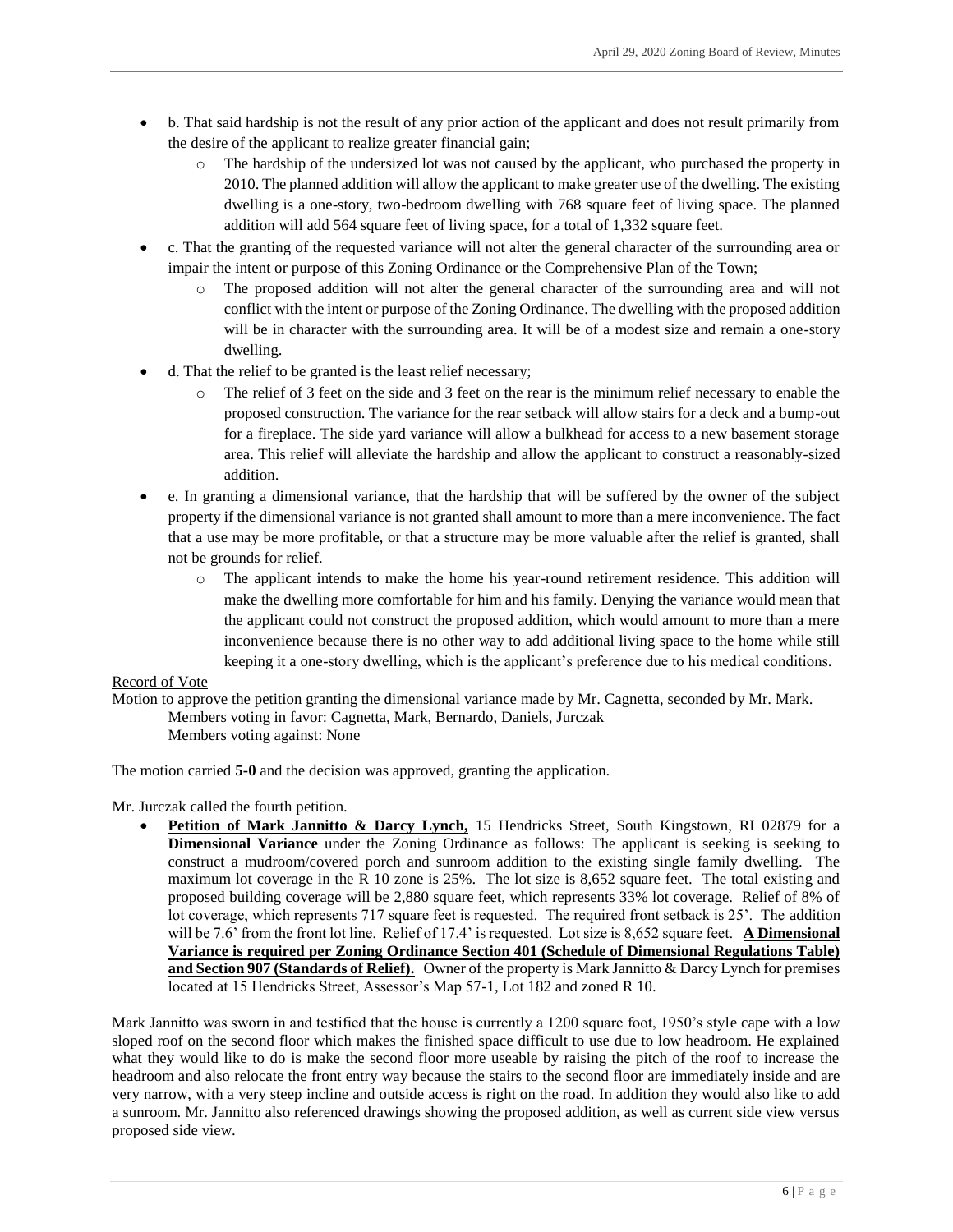Board questions ensued in regards to lot coverage, requested variance dimensions and setbacks, shape of lot, existing accessory apartment on site and the proposed sunroom.

Mr. Jannitto explained why they would like to move the front entryway and add the sunroom. In addition he explained that the accessory apartment was existing when the house was purchased and that they have upgraded it since, and it has its own designated parking spaces.

There was no further Board discussion.

Mr. Jurczak read a letter of objection from abutter, James Duffy expressing setback concerns, parking and street accessibility.

There was no one in the Audience who wished to speak.

Mr. Jannitto addressed Mr. Duffy's concerns.

Board discussion ensued.

The Decision of the Board is as Follows:

**Mr. Cagnetta made a motion to approve the petition of Mark Jannitto and Darcy Lynch** of 15 Hendricks Street, South Kingstown, Rhode Island for a dimensional variance. The Applicant is seeking to construct a mud room covered porch and sunroom addition to the existing family dwelling. In this case, the maximum coverage in the R10 zone is 25% they are seeking 33% lot coverage and they are also seeking to have the front setback changed from about 7'6" less, the relief of 17'4" is requested. This is in and around downtown Wakefield and downtown Wakefield, as we know, was built in the late 19th century, and there weren't many rules, as we know, of making all these different plots, houses were added and subtracted over the years and this one is sort of unique in the fact that it has a turn of the century cape. And I believe the Applicant mentioned the later addition garage or outbuilding to the back, so this is in fact a pretty unique property and how it sits. It does not conform with any of the existing setbacks for either of the two buildings. The back accessory building, accessory apartment, is essentially right on the line, about a foot and a half away from the property line on two sides, and six feet away from the property line on the west side. And then the main house which the Applicant has made the proposed additions to, there is actually no elevation that is within, completely within, the setback. Also something very unique about this neighborhood is the plotline versus the actual size of the road. The road is marked on the plots about twice the size that it is actually in real life. And the front lawn is sloped down to the roadway. So right now, the actual road is about 10 feet further away from the property line, so, it is the illusion that the front property line is a little bit more of a setback for them. The Applicant had proposed through a series of drawings, the plot plan, as well as the floor plans and elevations and roof lines of the structure which are relevant. The elevations are relevant in this regard because of the Applicants desire to add additional headroom space on this cape, in a cape of this vintage you'll get about 40% use out of that second floor because of the low ceiling heights, he's proposing to increase those ceiling heights and then also make the floor plan more useful. The front addition of the proposed vestibule is to access from the driveway side into the home more conveniently and the sunroom that's proposed is to provide a bit more floor space on the first floor, towards the driveway. And they're not coming out any closer to the front, but they are obviously coming off the side a bit more about another six feet. The plot plan was from Michael Fontaine was dated back on March 18, 2020. There are the elevations and floor plans as well. There was one objector, Mr. Duffy, from across the street, who also has a very unique property in the amount of buildings and the setbacks on them. And Mr. Duffy had mentioned the tightness, like the fact that the street is much skinnier than it is on the plot plan and there are some difficulties in navigating the street when there are cars parked on the street. But Mr. Jannitto had mentioned that you can fit four cars in his driveway comfortably and that they only move things around. And again, they're not intensifying or adding bedrooms to the house, they are only making living space on the first floor and making it more convenient to enter the building. We find that the hardship, which the Applicant sought relief is due to the unique characteristics of the land and the structure, and is not going to change the general surrounding area. This is not due to any physical or economic disability of the Applicant and that is because as I said, the plot setbacks are not in the conformance with the building at all. We find that the hardship is not the result of any prior action of the Applicant and will not result primarily in the Applicant to realize a greater financial gain because there's no evidence to suggest that. We find that the granting of the variance will not alter the general character or impair the intent or purpose of the Zoning Ordinance or the Comprehensive Plan because as I said, this is a pretty unique area in downtown where the houses are clustered in a very organic way and not as planned. We find that the least relief, is the least necessary. And we find that the hardship suffered by the owner if this were not granted would amount to more than a mere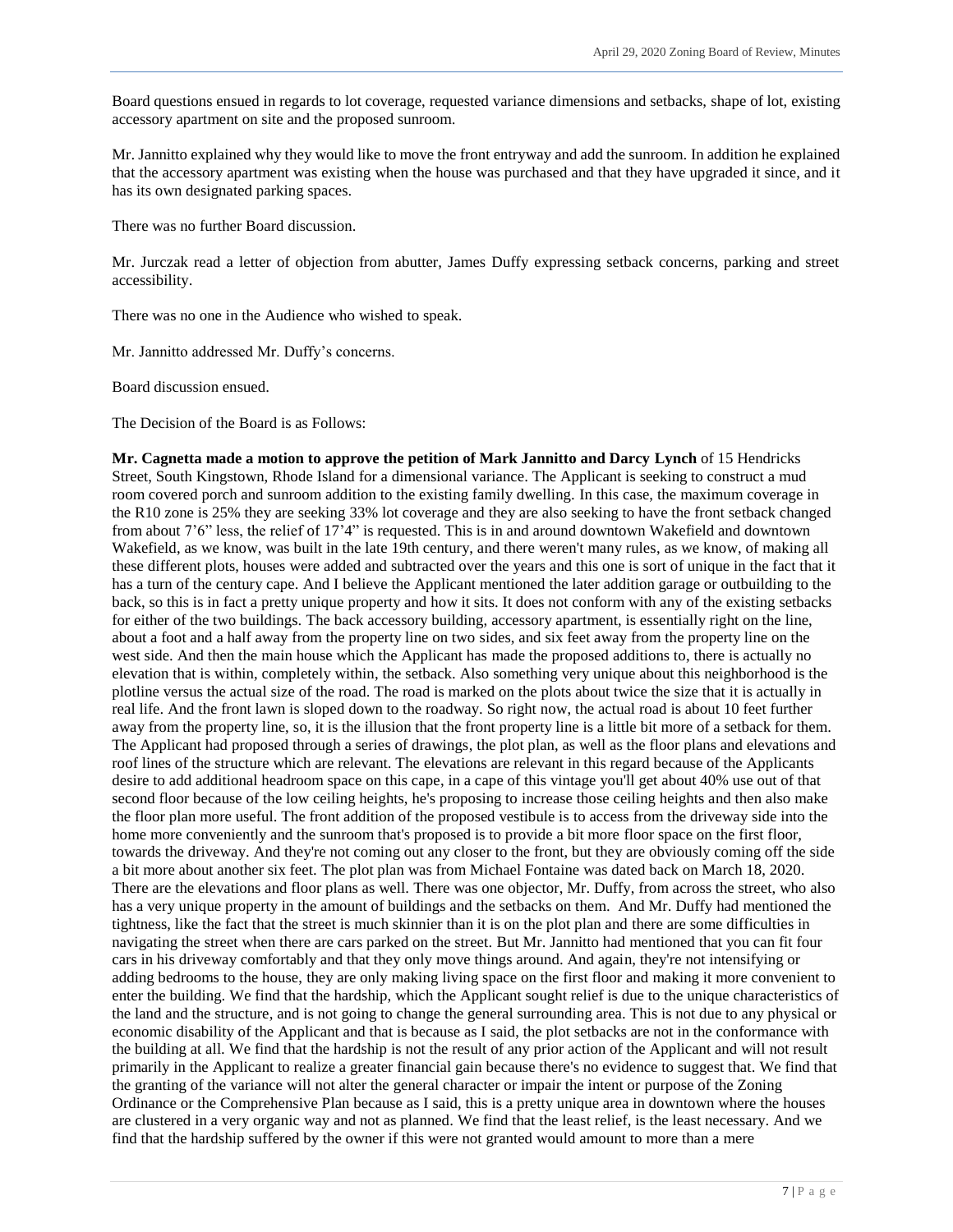inconvenience, because the house is very difficult in its current design to utilize all the spaces. So with that, I'd like to make a motion to approve.

Richard Jurczak, Chairman: Okay motion made by Mr. Cagnetta would someone like to second

William Mark, Alt. #1: Second

Richard Jurczak, Chairman: Yes. Okay, second by Mr. Mark, any discussion? All right, it's none let's vote.

Whereupon a Roll-Call Vote was Taken: Cagnetta-Aye, Mark-Aye, Bernardo-Aye, Daniels-Aye, Jurczak-Nay Motion Passed, Vote 4-1 in favor, petition passed

Mr. Jurczak called the fifth petition.

**Petition of Janet Elizabeth & Kenneth Greenberg**, 14700 Stallion Court, Bowie, MD 20715 for a **Dimensional Variance** under the Zoning Ordinance as follows: The applicant is seeking is seeking to construct a new one story single family dwelling. The maximum lot coverage in the R 40 zone is 20%. The lot size is 10,283 square feet. The proposed dwelling will be 2,336 square feet, which represents 22.7% lot coverage. Relief of 2.7% of lot coverage, which represents 279.4 square feet is requested. Lot size is 10,283 square feet. **A Dimensional Variance is required per Zoning Ordinance Section 401 (Schedule of Dimensional Regulations Table) and Section 907 (Standards of Relief).** Owner of the property is Joseph & Michelle Boulay for premises located at 94 Winchester Drive, Assessor's Map 63-3, Lot 17 and zoned R 40.

Attorney John Kenyon was present for the applicant. Mr. Kenyon explained that the Applicants have entered into a purchase and sales agreement and it is their intent to construct a single family one story dwelling which would meet all setback requirements but requires a variance for maximum lot coverage from 20% to 22.7%. Mr. Kenyon then reviewed the OWTS, the floor plans and the setbacks. He further explained that the house needs to be one story and requires a certain floor plan due to the Applicant, Mr. Greenberg, being disabled with some specific requirements including wheel chair access. The Applicants have worked extensively in revising their floor plan, to meet their specific needs while trying to require the least relief necessary.

Mr. Kenyon submitted Applicant's Exhibit #1, Proposed Site Plan

Mr. Kenyon submitted Applicant's Exhibit #2, Proposed Floor and Elevation Plans, dated April 2020

Mr. Kenyon submitted Applicant's Exhibit #3, Appraisal Report, dated April 2020

Mr. Kenyon then asked his first witness George Daglieri to testify.

Mr. Daglieri was sworn in and testified that he has been a real estate broker and appraiser for the past 30 years. He testified to the general character of the neighborhoods existing homes and sizes and that the proposed plan fits well within the area. Mr. Daglieri spoke about lot size in the surrounding area and noted that the hardship is directly related to the lot size.

The Board had no questions of this witness.

Mr. Kenyon then asked his second witness Janet Greenberg to testify.

Ms. Greenberg was sworn in and testified that she has been working very hard along with her architect to make a onelevel floor plan designed as small as possible that would still meet her husband's specific needs, and that a two-story home is really not possible.

Mr. Daglieri commented to the fact about the difficulty in designing a home fitted for handicap accessibility, and the need for a functional floor plan with room to maneuver.

There was no further testimony.

Mr. Jurczak then summarized three letters, from abutting objectors, Yan and Bill Krolicki, whose primary concern was need for a dimensional variance, the difficulty of attending a meeting being held on Zoom and the inability to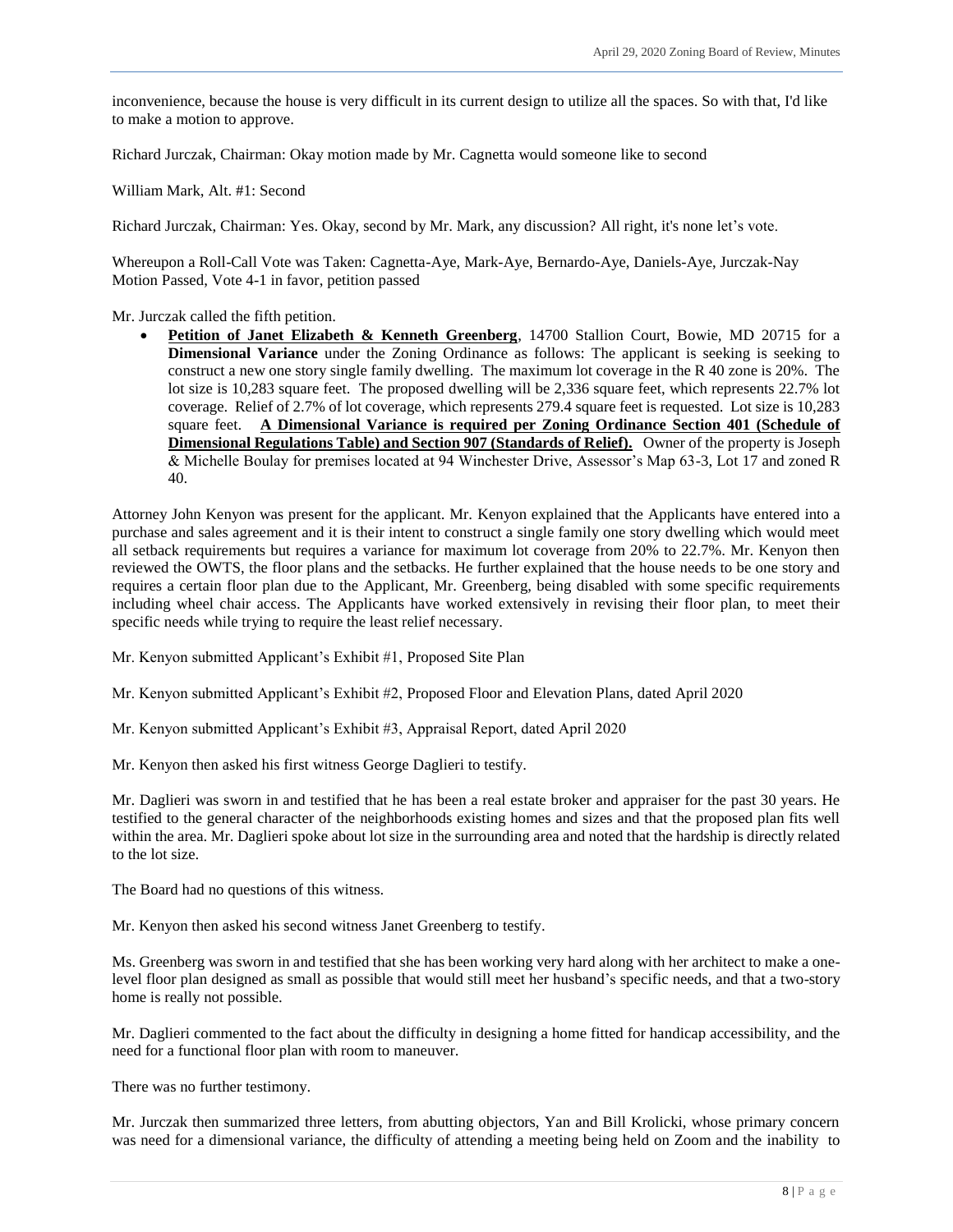attend a meeting in person to express their concerns, as well as what they believed was a mailing error of the legal notices.

Ms. Goins noted that Ms. Krolicki was not present at tonight's meeting but was able to be present at the previous meeting also held on Zoom. She also addressed that the only legal requirement was to send the legal notice out certified mail.

Mr. Jurczak then summarized a letter from Richard Barbiar which expressed concerns about ground water runoff, soil erosion and measures that would be put in place during construction.

Mr. Kenyon clarified what occurred in regards to the legal mailing notification. He also pointed out that the Town will review the soil erosion and sediment control plans prior to the permit being issued.

Mr. Jurczak then asked if anyone in the Audience wished to speak.

Richard Barbiar was sworn in and testified that he is not objecting to the project, he only wants to make sure his concerns about ground water and runoff are addressed because he is concerned about his basement flooding as a result.

Mr. Pimental stated that all of these concerns would be addressed during the permitting process.

There was no one else who wished to speak

The Board had no further questions

Board discussion ensued.

The Decision of the Board is as Follows:

**Mr. Mark made a motion to approve the petition of Janet and Kenneth Greenberg**, 14700 Stallion Court, Bowie, MD for a Dimensional Variance under the Zoning Ordinance as follows: The applicant is seeking to construct a new one story single family dwelling. The maximum lot coverage in the R 40 zone is 20%. The lot size is 10,283 square feet. The proposed dwelling will be 2,336 square feet, which represents 22.7% lot coverage. Relief of 2.7% of lot coverage, which represents 279.4 square feet is requested. Lot size is 10,283 square feet. A Dimensional Variance is required per Zoning Ordinance Section 401 Schedule of Dimensional Regulations Table and Section 907 Standards of Relief. Owner of the property is Joseph & Michelle Boulay for premises located at 94 Winchester Drive, Assessor's Map 63-3, Lot 17 and zoned R 40. The following individuals spoke as representatives for the Applicant Mrs. Greenberg, Attorney Kenyon and George Daglieri. The following individuals spoke in opposition or through letters. The Krolickis and Mr. Barbiar, both that seemed to have not so much arguments regarding the relief sought but more so I think, the aesthetics and or the building processes. The following materials were submitted, were the proposed site plan, the floor elevation plans, the appraiser's report and any objector's letters from the Krolickis, all three of them, and one other objector's letter from someone else whose name I didn't get. I kind of agree with the summation that chairman mentioned that if this were you know, in a R10 or R20 lot you know, in this zone of where everything else is like a 10,000 square feet, they would have no problem with the site coverage on this particular lot. So I'm saying the Board finds that the hardship from which the Applicant seeks is not due to the unique characteristics of the subject land or structure and not to the general characteristics of the surrounding area, is not due to any physical or economic disability of the Applicant, accepting those physical disabilities addressed. The Board finds that the hardship is not the results of any prior action of the Applicant and does not result primarily from the desire of the Applicant to realize greater financial gain, because this is a new structure and because of the after mentioned disabilities of the Applicant. The Board finds that the granting of the request for dimensional variance will not alter the general character of the surrounding area or impair the intent or purpose of the Zoning Ordinance or the Comprehensive Plan upon which the Ordinance is based. Again, getting back to the square footage of an R40 versus the surrounding lots. The Board finds that the relief to be granted is the least relief necessary because they could go up and have twice the square footage of a dwelling, but given the circumstances, I think that 2.7% is certainly the least relief necessary. The Board finds that the hardship suffered by the owner of the subject property, if the dimensional variances is not granted amounts to more than a mere inconvenience because at 2.7% and given the turning ability of having ADA compliant setups within the house is negligible at this point. So with that I make a motion to approve the petition.

Richard Jurczak, Chairman: Okay motion made by Mr. Mark someone like the second

Tom Daniels, Member: Second.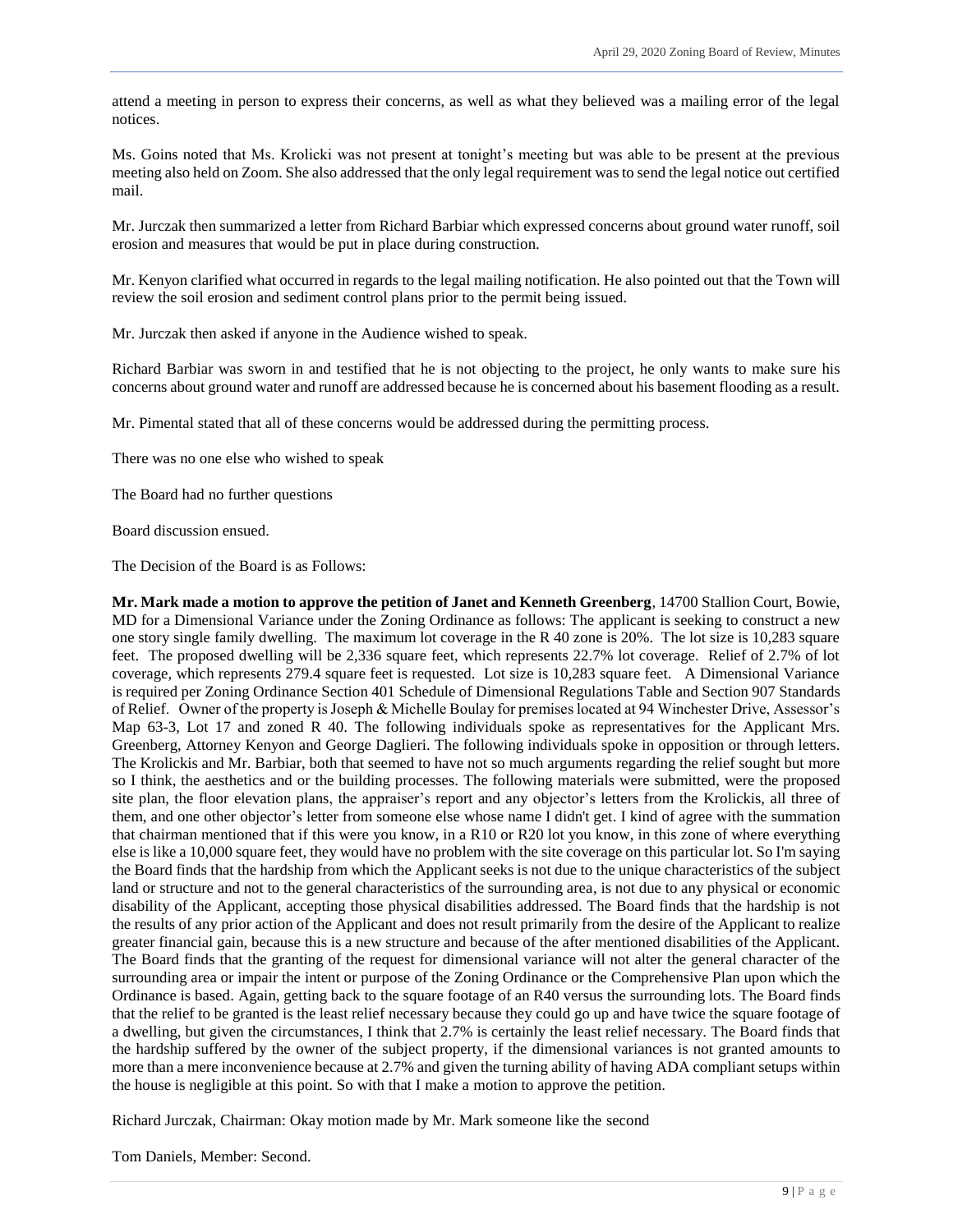Richard Jurczak, Chairman: OK, seconded by Mr. Daniels, any discussion

John Bernardo, Member: I think he said, a not when he meant to say an is, when he was saying the hardship from which the relief is in fact due to the unique characteristics of the land and I think he said not due, it might have been just a mistake or perhaps I heard it wrong, but I'm submitting that for clarification only.

Richard Jurczak, Chairman: Mr. Mark, can you clarify this

William Mark, Alt. #1: Is not due to the unique characteristics of the subject land...

Tom Daniels, Member: It should be is due.

(Discussion)

William Mark, Alt. #1: I'll amend my motion to say, the hardship for which the Applicant seeks relief is due to the unique characteristics of the subject land and not the general characteristics of the surrounding area.

Richard Jurczak, Chairman: Amy, Is that OK for clarification?

Amy Goins, Special Legal Counsel: Yes, we got it now.

Richard Jurczak, Chairman: Okay, Mr. Daniels. I think you seconded, can you second the change.

Tom Daniels, Member: I will second the change.

Whereupon a Roll-Call Vote was Taken: Mark-Aye, Daniels-Aye, Cagnetta-Aye, Bernardo-Aye, Jurczak-Aye Motion Granted, Vote 5-0 in Favor, Petition Passed Unanimously

Mr. Jurczak called the sixth petition.

 **Petition of The Prout School c/o David Estes**, 4640 Tower Hill Road, South Kingstown, RI 02879 for a **Dimensional Variance** under the Zoning Ordinance as follows: The applicant is seeking to install a synthetic turf field with athletic lighting and a scoreboard. The proposed field will be located 2.22' from the left side property line, 20' is required, requiring 17.78' of relief and 8.53' from the rear property line, 20' is required, requiring 11.47' of relief. The four light poles are proposed to be 70-80 feet tall. Maximum height allowed for accessory structures is 15'. The maximum relief of 65' is required. The height of the proposed scoreboard is 35'. The maximum height for accessory structures is 15'. Relief of 20'is required from the height requirement. Lot size is 24.81 Acres. **A Dimensional Variance is required per Zoning Ordinance Section Table 401 (Dimensional Regulations), Section 603 (Government & Institutional Regulations (GI) Zone) and Section 907 (Standards of Relief).** Owner is the Roman Catholic Bishop of Providence for premises located at 4640 Tower Hill Road, South Kingstown, RI, Assessor's Map 50-4, Lot 19 and is zoned GI (Government & Institutional).

Mr. Richard Nadeau, attorney for the Applicant was present. Mr. Nadeau explained that this application is for the same exact variance that was granted in January 2019 but through a miscommunication the Applicant missed a filing deadline to seek an extension. Mr. Nadeau stated who was present for the application and described how the application is meeting the burden of proof to grant a variance. Mr. Nadeau also stated that he had spoken with Attorney Stephen Angel who was representing an abutter in regards to some concerns. Mr. Nadeau stated that they have addressed those concerns and noted that Mr. Angel had indicated that he would not be appearing at tonight's meeting.

Board discussion ensued.

Mr. Daniels requested a point of order, he asked in light of the fact that no objectors are present tonight and the testimony is essentially the same as it was a year ago can we move the previous decision to shorten the proceedings.

Ms. Goins stated that she is fine with that as long as the Applicant has no objection.

Mr. Nadeau stated that they are also fine with that, that any testimony tonight was only going to reiterate what was previously on record.